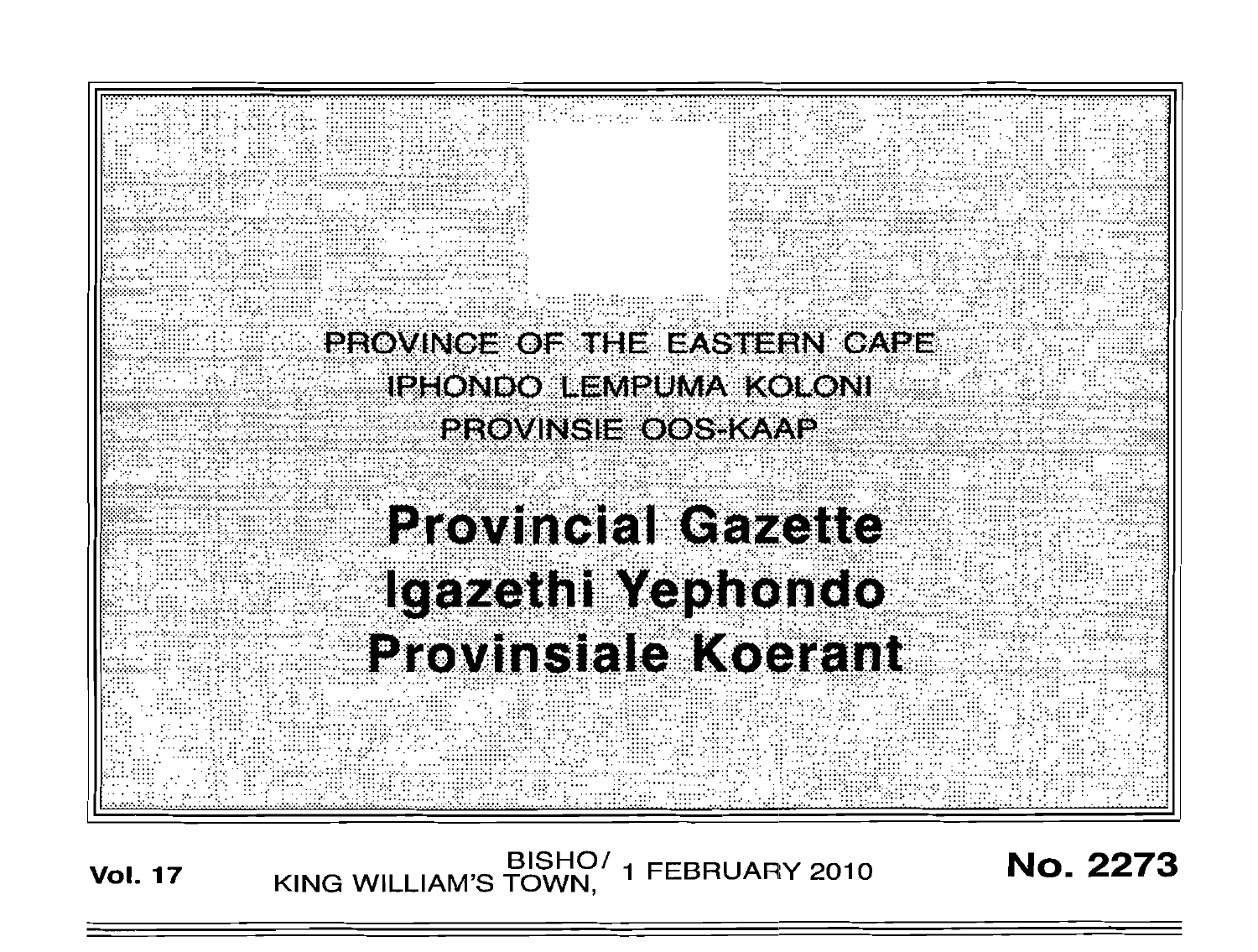## **IMPORTANT NOTICE**

**The Government Printing Works will not be held responsible for faxed documents not received due to errors on the fax machine or faxes received which are unclear or incomplete. Please be advised that an "OK" slip, received from a fax machine, will not be accepted as proof that documents were received by the GPW for printing. If documents are faxed to the GPW it will be the sender's responsibility to phone and confirm that the documents were received in good order.**

**Furthermore the Government Printing Works will also not be held responsible for cancellations and amendments which have not been done on original documents received from clients.**

**CONTENTS ·INHOUD**

| No. |                                                                                                                                                                                                                                  | Page<br>No. | Gazette<br>No. |
|-----|----------------------------------------------------------------------------------------------------------------------------------------------------------------------------------------------------------------------------------|-------------|----------------|
|     | <b>GENERAL NOTICES</b>                                                                                                                                                                                                           |             |                |
| 7   | Development Facilitation Act (67/1995): Establishment of a land development area: Portion 2 of Farm 695, East                                                                                                                    | з           | 2273           |
|     | 14 Development Facilitation Act (67/1995): Establishment of a land development area: Remaining Extent of Portion 2                                                                                                               | 5           | 2273           |
|     |                                                                                                                                                                                                                                  | 7           | 2273           |
| 16  | Land Use Planning Ordinance (15/1985): and Removal of Restrictions Act (84/1967): Buffalo City Municipality:                                                                                                                     | 9           | 2273           |
|     | Grondgebruiksordonnansie (15/1985): en Wet op Opheffing van Beperkings (84/1967): Buffalostad Munisipaliteit:                                                                                                                    | 9           | 2273           |
|     | 17 Land Use Planning Ordinance (15/1985): and Removal of Restrictions Act (84/1967): Buffalo City Municipality:                                                                                                                  | 9           | 2273           |
|     | Grondgebruiksordonnansie (15/1985): en Wet op Opheffing van Beperkings (84/1967): Buffalostad Munisipaliteit:                                                                                                                    | 10          | 2273           |
|     | 18 Land Use Planning Ordinance (15/1985): and Removal of Restrictions Act (84/1967): Buffalo City Municipality:                                                                                                                  | 10          | 2273           |
|     | Grondgebruiksordonnansie (15/1985): en Wet op Opheffing van Beperkings (84/1967): Buffalostad Munisipaliteit:                                                                                                                    | 10          | 2273           |
|     | 19 Land Use Planning Ordinance (15/1985): and Removal of Restrictions Act (84/1967): Buffalo City Municipality:                                                                                                                  | 11          | 2273           |
|     | Grondgebruiksordonnansie (15/1985): en Wet op Opheffing van Beperkings (84/1967): Buffalostad Munisipaliteit:                                                                                                                    | 11          | 2273           |
| 20  | Removal of Restrictions Act (84/1967): Nelson Mandela Bay Municipality: Removal of title conditions: Erf 48,                                                                                                                     | 11          | 2273           |
|     | Wet op Opheffing van Beperkings (84/1967): Nelson Mandelabaai Munisipaliteit: Opheffing van titelvoorwaardes: Erf                                                                                                                | 12          | 2273           |
|     | 21 Removal of Restrictions Act (84/1967): Makana Municipality: Removal of title conditions: Erf 2909, Grahamstown<br>Wet op Opheffing van Beperkings (84/1967): Makana Munisipaliteit: Opheffing van titelvoorwaardes: Erf 2909, | 12<br>12    | 2273<br>2273   |
|     |                                                                                                                                                                                                                                  | 13          | 2273           |
|     | <b>LOCAL AUTHORITY NOTICES</b>                                                                                                                                                                                                   |             |                |
| 21  | Municipal Ordinance (20/1974): Closure: Portion of Tiffin Street adjoining Erven 1646 and 12372, Queenstown                                                                                                                      | 13          | 2273           |

22 Removal of Restrictions Act (84/1967): Lukhanji Local Municipality: Removal of conditions: Erf 4789, Queenstown 13 2273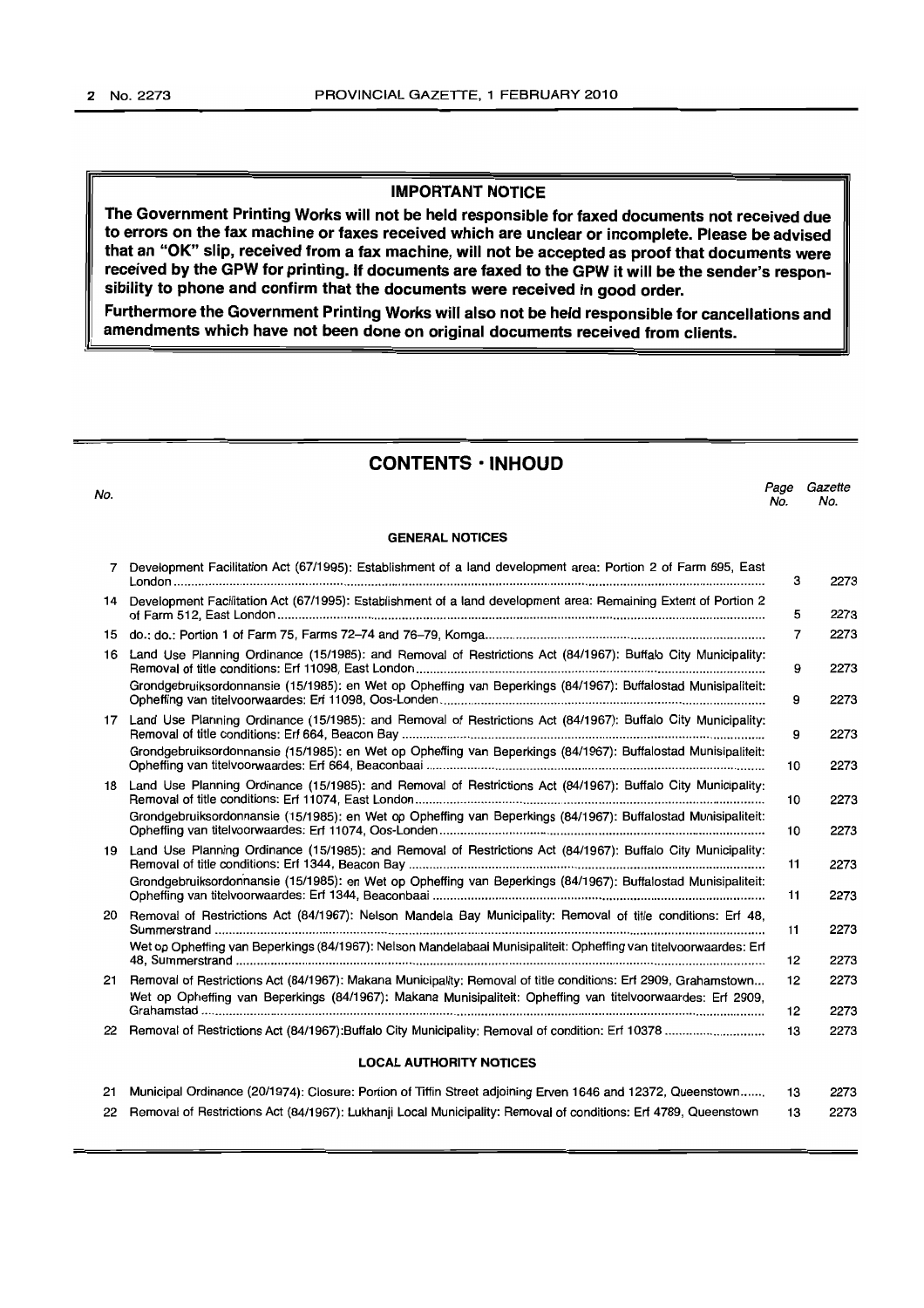# GENERAL NOTiCES

## **No.7**

## NOTICE IN TERMS OF REGULATION 21(10) OF THE REGULATIONS UNDER THE DEVELOPMENT FACILITATION ACT, 67 OF 1995

NOTICE is hereby given that NPM PLANNING cc acting on behalf of AREENA RESORT TRUST No. IT 2662/1966 has lodged an application in terms of the Development Facilitation Act for the establishment of a land development area on PORTION 2 of FARM 695, EAST LONDON.

The proposed development comprises the following:

- Creation of a land development area, subdivision and rezoning for the purposes of establishing and obtaining development rights for the resort and lifestyle country estate;
- The development is to be named the Areena Rivendell Estate and Areena Island View Resort;
- The creation of 46 separate title stands, an open space system and a resort zone II portion among other ancillary land uses proposed as per the site development plan;
- The establishment of a Home Owners Association;
- The de-proclamation of Minor Road 111;
- The creation of a new Servitude Right of Way (SROW) to be registered in place of Minor Road 111 in favour of the owners of Farms 1419, 694/7, 695/3, 695/1, 695, and 694/5.
- The suspension in terms of section 33 of the DFA, of the Subdivision of Agricultural Land Act, 70 of 1970, concerning the subdivision and rezoning of agricultural land.

The relevant plan(s), document(s) and information are available for inspection at Department of Local Government and Traditional Affairs, Room 4149, Fourth Floor, Tyamzashe Building, Phota Avenue, Bhisho, 5605 and at the offices of the land development applicant for a period of 21 days from 27 November 2009.

The application will be considered at a TRIBUNAL HEARING to be held at the Blue Lagoon Hotel (Beacon Bay) on 4 MARCH 2010 at 09h30 and the PREHEARING CONFERENCE will be held at the SAME VENUE on 29 JANUARY 2010 at 09H30.

Any person having an interest in the application should please note that:

- 1. You may within a period of 21 days from the date of the publlcation of this notice, provide the Designated Officer with your written objections or representations; or
- 2. If your comments constitute an objection to any aspect of the land development application, you must appear in person or through a representative before the Tribunal on the date mentioned above. Any written objection or representation must state the name, address and contact number of the person or body making the objection or representation, the interest that such person or body has in the matter and the reason for the objection or representation.

Any written objection or representation must be delivered to the Designated Officer at the Department of Local Government and Traditional Affairs, Room 4149, Fourth Floor, Tyamzashe Building, Phola Avenue, BHISHO, 5605.

You may contact Mr M.M. Mona on Telephone No. 040 6095465 or Fax No. 040 -609 5198 if you have any queries concerning the application.

### LAND DEVELOPMENT APPLICANT

NPM PLANNING cc Town and Regional Planners 7 King Street, Southernwood East London, 5201

| Tel | $043 - 7222935$ |
|-----|-----------------|
|-----|-----------------|

Fax 0866754814

Email el@npmplanning.co.za  $\ddot{\phantom{a}}$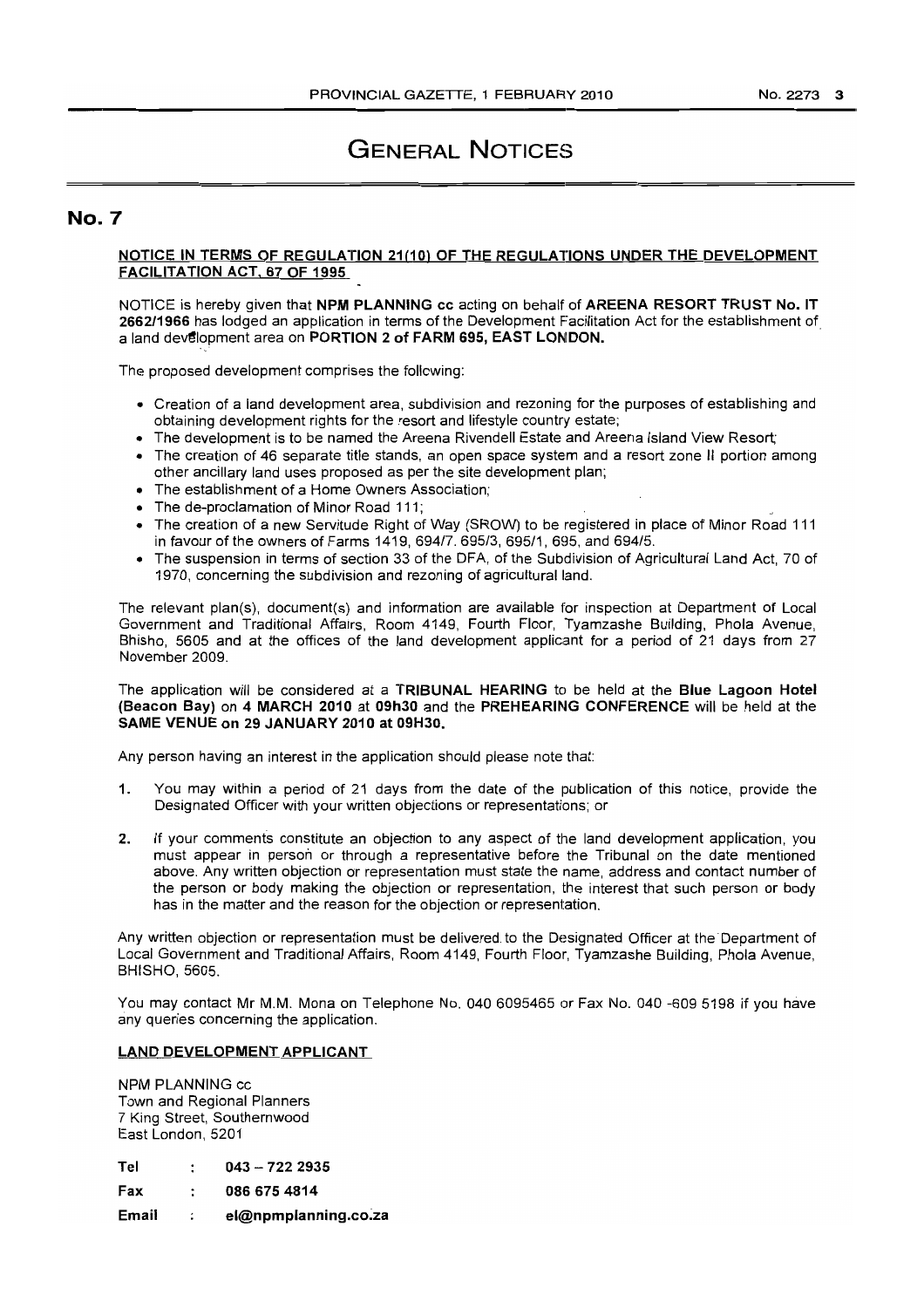### ISAZISO SESICELO SOPHUHLISO MHLABA NGOKUBHEKISELELE KUMTHETHO WAMSHUMI AMATHANDATHU (67) KUMTHETHO WONYAKA KA 1995.

Isaziso siyanikezelwa ukuba inkampani yakwa NPM PLANNING cc emele inkampani i AREENA RESORT TRUST No. IT 2662/1966 bangenise isicelo sokuphuhlisa umhlaba ngoko Mmiselo wo Mthetho woququzelelo lophuhliso-mhlaba wonyaka ka 1995 KWISAHLULO SESIBINI SEFAMA ENGUNOMBOLO 695, EMONTI.

Esi sicelo siqulathe oku kulandelayo:

- Imveliso ye ndawo yophuhliso mhlaba, ulwahlulo kunye notshintsho lomhlaba ukuze kufumaneke imvume yokuphuhliswa kwalo mhlaba ukuze kwenziwe i Resort kunye ne Lifestyle Country Estate;
- Lendawo icetyelwa ukuphuhliswa iza kubizwa nge Arrena Rivendell Estate and Areena Island View Resort;
- Imveliso yeziza ezingamashumi amane ezinee Tayitile ezahlukeneyo, Ipaki kunye ne sahlulo se resort zone II ngokubhekiselele kwi plani;
- Ukusekwa kwe qumrhu lobambiswano labanini makhaya;
- Ukurhoxiswa komthetho wendlela i Minor Road 111 esetyenziswa luluntu;
- Ukuveliswa kwe Servitude yendlela ezakubhaliswa endaweni ye ndlela i Minor Road 111 ezakuqhagamshela kwezi fama zilandelayo, ifama 1419, 694/7, 695/3, 695/1, 695 and 694/5;
- Ukurhoxiswa ngoko mmiselo 33 ko DFA, lomthetho wakwahlulwa komhlaba wezolimo, 70 ka 1970, ngokubhekisele ekwahlulweni komhlaba wezolimo.

liPlani ezinxulumene noku, Amaxwebhu kunye neeNkcukacha zikulungele ukuhlolwa kwaye ziyafumaneka kwisebe 10 Rhulumente wezamkhaya nemicimbi yamasiko nezithethe kwigumbi 4149 kumgangatho wesine kwisakhiwo i Tyamzashe, Phola Avenyu, e Bhisho, 5605 kwakunye nasezi ofisini zalowo ufake isicelo sokuphuhlisa umhlaba zingaphelanga iintsuku eziyi 21 ukususela ngomhla we 27 November 2009.

Esi sicelo siya kuqwalaselwa kwi Tribunal Hearing eyakube ibanjelwe e Blue Lagoon Hotel e (Beacon Bay) ngomla wesine (4) kwinyanga ka Matshi ku nyaka ka 2010 ngo 09h30 kuze kuthi ngomhla we 29 ku January kunyaka ka 2010 ngo 09h30 kuphinde kwa kule ndawo inye, kubanjwe inkomfa yamalungiselelo e Tribunal Hearing.

Nawuphi umntu onomdla kwesi sicelo makaqwalasele oku:

- 1. Unganikezela nqesichaso esibhaliweyo okanye isihlomelo kwigosa elinyuliweyo zingaphelanga intsuku eziyi 21.
- 2. Ukuba isichaso sakho sithe saveza umba ofuna ukuqwalaselwa malunga nesi sicelo sokuphuhliswa kwalomhlaba, kuzakufunaka uvele wena isiqu okanye i gqwetha lakho phambi kwe gqiza lovavanyo ngalomhla uchaziweyo ngasentla.

Nayiphi inkcaso okanye isihlomelo esibhaliweyo masisiwe kwigosa elinyuliweyo kwisebe 10 Rhulumente wezasekhaya nemicimbi yamasiko nezithethe kwi gumbi 4149, kumgangatho wesine, kwisakhiwo i Tyamzashe, Phola Avenyu, e Bhisho, 5605.

Ungatsalela umnxeba uMnu. M.M. Mona kule nombolo 040-609 5465 okanye umfekisele kule inombolo 040-609 5525 xa unemibuzo okanye ungaqondi malunga nesi sicelo.

## OFAKE ISICELO SOPHUHLlSO MHLABA

NPM PLANNING cc Town and Regional Planners 7 King Street, Southernwood East London, 5201

| lfoni   | $: 043 - 7222935$      |
|---------|------------------------|
| lfekisi | $:086-6754814$         |
| E-mail  | : el@npmplanning.co.za |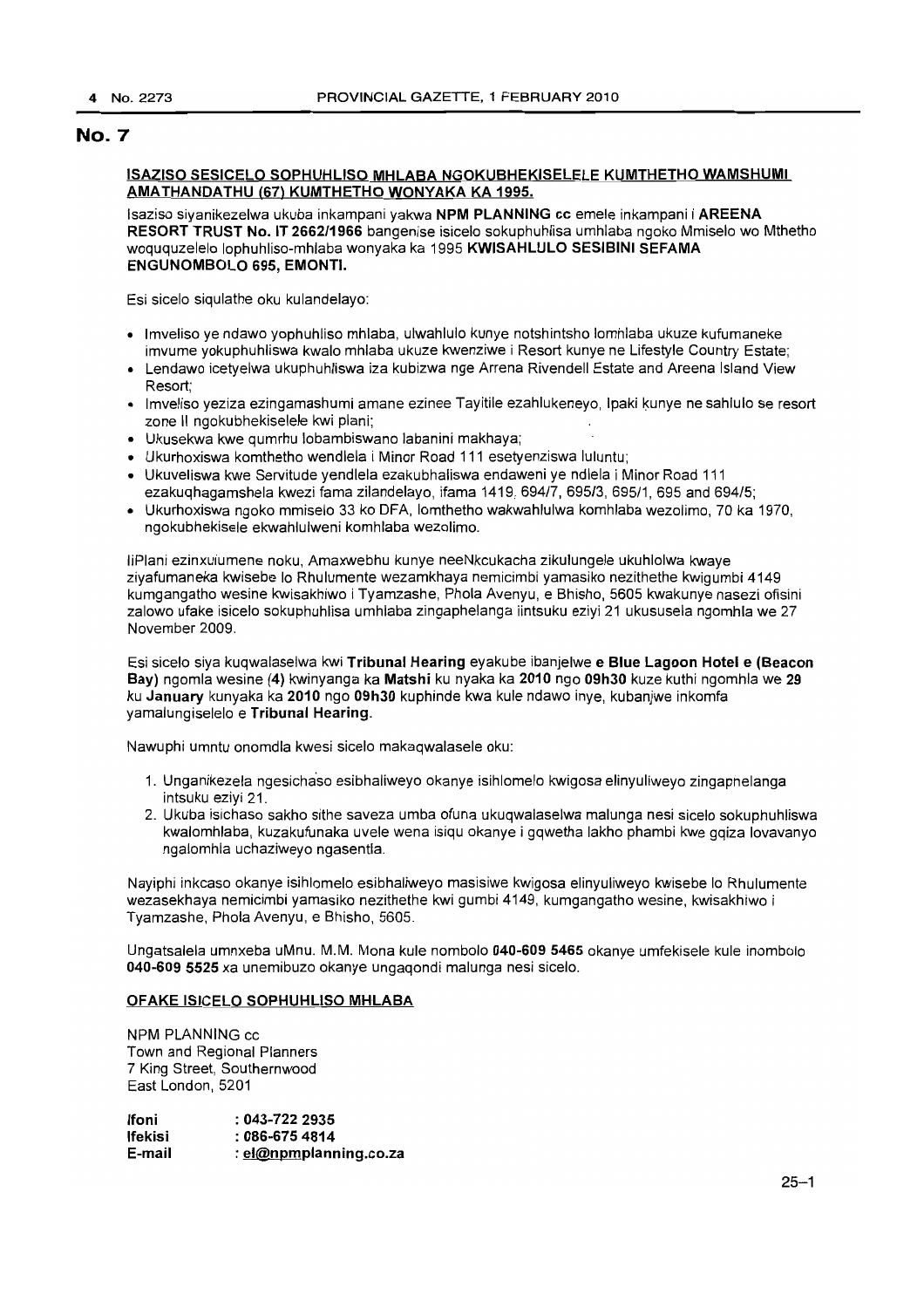## **NOTICE IN TERMS OF REGULATION 21(10) OF THE REGULATIONS UNDER THE DEVELOPMENT FACILITATION ACT, 67 OF 1995**

**Notice** is hereby given that **SETPLAN acting on behalf of the GARETH TRUST EITHER AS OWNER OF OR DULY AUTHORISED BY THE OWNERS CONCERNED** has lodged an application in terms of the Development Facilitation Act for the establishment of a land development area on **the Remaining Extent of Portion 2 of Farm 512 East London, Province of the Eastern Cape.**

The application consists of the following:

- The subdivision of the site into two portions, rezoning to Resort Zone II and re-subdivision
- The suspension in terms of Section 33 of the DFA, of the Land Use Planning Ordinance, 15 of 1985 as far as the approval process only is concerned, as the Land Use Management Controls in terms of this Ordinance must still apply to the land development area
- The suspension in terms of Section 33 of the DFA, of the Subdivision of Agricultural Land Act, 70 of 1970 as far as the subdivision of agricultural land is concerned.

The relevant plan(s), document(s) and information are available for inspection at the **Department of Local Government & Traditional Affairs, Room 4149, Fourth Floor, Tyamzashe Building, BHISHO** for a period of 14 days from 1 **February 2010.**

The application will be considered at a **TRIBUNAL HEARING** to be held at **Crawford's Beach Lodge & Cabins, 42 Steenbras Drive, Chintsa East, Chintsa** on **29 April 2010 at 10hOO** and the **PRE-HEARING** conference will be held at **Crawford's Beach Lodge & Cabins, 42 Steenbras Drive, Chintsa East, Chintsa** on **1 April 2010 at 10hOO.**

Any person having an interest in the application should please note that:

- 1. You may, within a period of 14 days from the date of the publication of this notice, provide the Designated Officer with your written objections or representations; or
- 2. If your comments constitute an objection to any aspect of the land development application, you must appear in person or through a representative before the Tribunal on the date mentioned above.

Any written objection or representation must be delivered to the Designated Officer at the **Department of Local Government and Traditional Affairs, Room 4149, Fourth Floor, Tyamzashe Building, BHISHO.**

You may contact **Mr M.M. Mona <sup>011</sup> telephone no. 040 609 5465 or Fax No. 040 609 5198** if you have any queries concerning the application.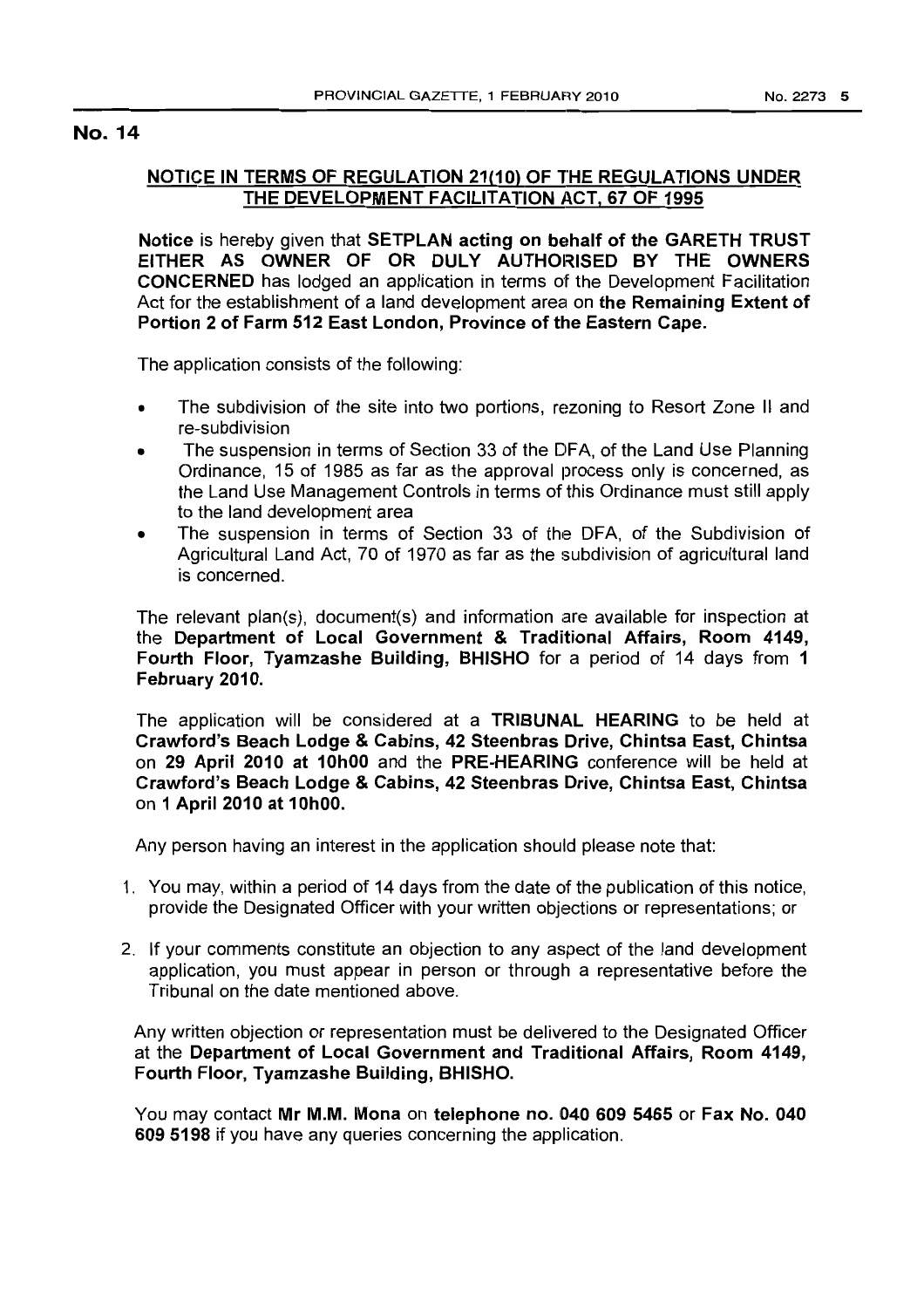## ISAZISO NGOKO MMISELO 21(10) PHANTSI KWEMIMISELO YOMTHETHO We DEVELOPMENT FACILITATION ACT, 67 ka 1995

Isaziso sipapashwangumbutho uSETPLAN omele I-GARETH TRUST BENGUMNINI OKANYE BENIKWE IMVUME NGABANINI ABAFANELEKILEYO bangenise isicelo ngokomMiselo we Development Facilitation Act ukuze kumiswe indawo yokuphuhlisa kwi-Ntsalela yesiqingatha 2 seFama 512, Emonti, KwiPhondo LaseMpuma Koloni.

Esisicelo siquka oku kulandelayo:

- Ukucandwa kwesi siza kuphume isiqingatha ezibini, utshinthso Iwendlela yosetyenziso-mhlaba, ibe ngu Resort Zone II kwaye kuphindwe kucandwe
- Ukubekelwa ecaleni ngokwesahlukosama 33 e DFA, somgaqo-nkqubo wokunikeza imvume ngokwe Land Use Planning Ordinance, ye 15 ka 1985, imiqathango yolawulo lokusetyenziswa komhlaba, ngenxa yokubaxa kule ngingqi yophuhisomhlaba, ngokwale ordinance xa kuzakuphunyezwa izicelo kufuneka zisebenzile
- Ukubekelwa ecaleni kwe Subdivision of Agricultural Land Act, 70 ka 1970 ngokwesahluko sama 33, apho kuzakucandwa kwaye kutshintswe nendlela yokusetyenziswakomhlaba wolimo.

liplani, uxwebhu kunye neencukhaca zingafumaneka kwiSebe loRhulumente weMicimbi yezeKhaya nezeMveli, e-ofisini 4149, umgangatho yesine, kwisakhiwo iTyamazashe , eBHISHO ithuba elingange ntsuku ezingama 14 ukusukela kwi 1 February 2010.

Esi sicelo siza kuhlolwa liGqiza Lovavanyo elizakubanjelwa eCrawford's Beach Lodge & Cabins, 42 Steenbras Drive, Chintsa East, Chintsa ngomhla we 29 April 2010 ngo 10h:00 kwaye inkomfa YOVIWANO NDLEBE phambi kudibane iGqiza izakuba seCrawford's Beach Lodge & Cabins, 42 Steenbras Drive, Chintsa East, Chintsa ngomhla we 1 April 2010 ngo 10hOO.

Nawuphi na umntu onekhono kwesisicelo makazi oku:

- 1. Ungathumela izikhalazo okanye izimvo zakho ezibhaliweyo, malunga nesisicelo, kwi gosa elichongiweyo, zingekadluli iintsuku ezi 14 ukusukela kusuku lokupapashwa kwesisibhengezo.
- 2. Ukubangabana izimvo zakho zizisikhalazo malunga noluphuhliso Iwesisicelo, kufuneka ume phambi kweli gqiza ngobuqu bakho okanye uthumele ummeli.

Nasiphi na isikhalazo okanye izimvo kufuneka zisiwe ngesandla kwigosa elichongiweyo kwiSebe likaRhulumente waseKhaya ne, kwiofisi 4149, umgangatho wesine, kwisakhiwo iTyamzashe, eBHISHO.

Ungaqhagamshela uMnumzana M. M. Mona ngenombolo yomnxeba 040 609 5465 okanye ifaksi 040 609 5198 xa unokuthiubenemibuzo malunga nesisicelo.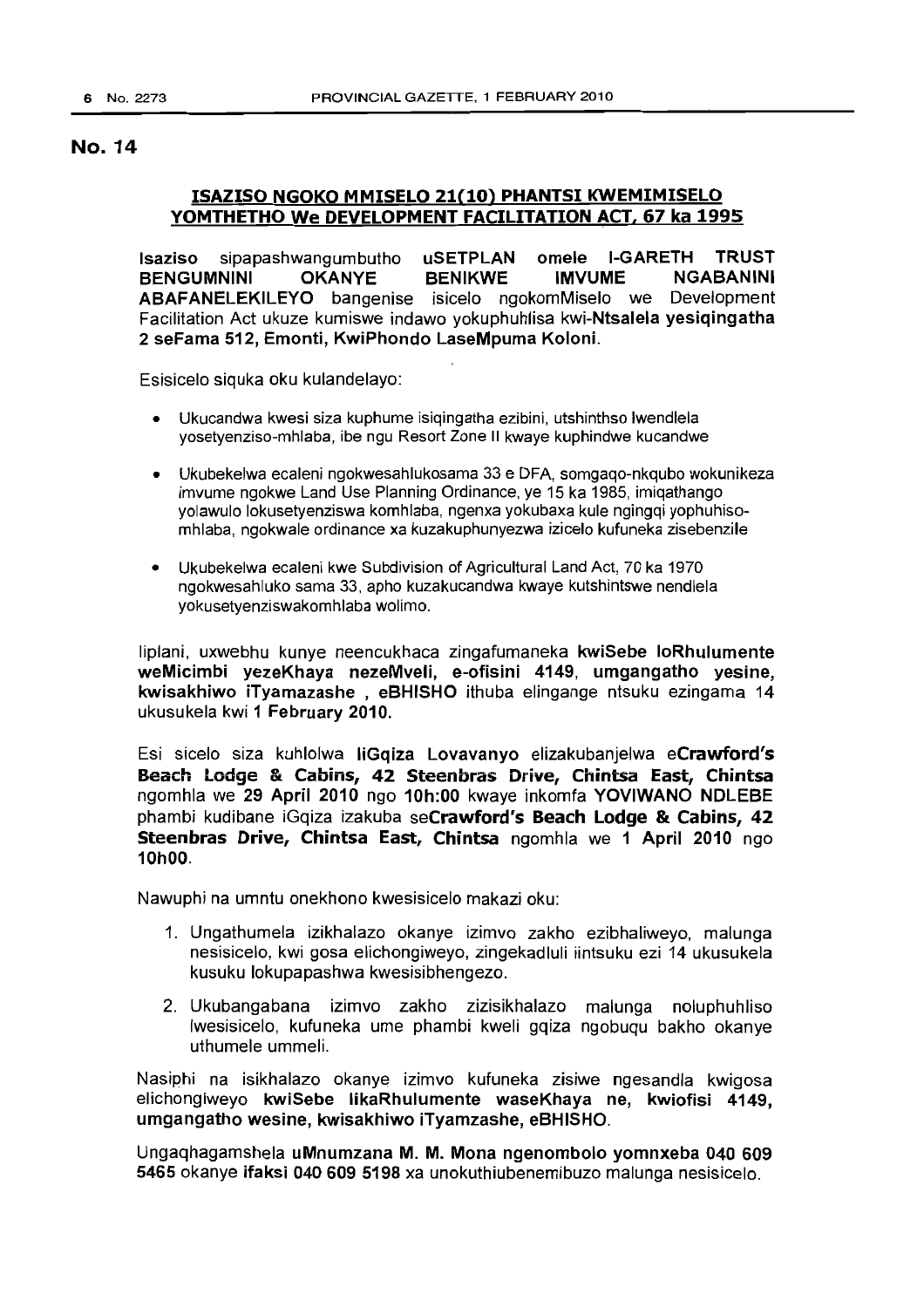### NOTICE IN TERMS OF REGULATION 21(10) OF THE REGULATIONS UNDER THE DEVELOPMENT FACILITATION ACT, 67 OF 1995

NOTICE is hereby given that NPM PLANNING cc acting on behalf of Mango Grove Eco Estate (Pty) Limited has lodged an application in terms of the Development Facilitation Act for the establishment of a land development area on PORTION 1 OF FARM 75, FARMS 72- 74 AND 76-79, KOMGA.

The proposed development comprises the following:

- Creation of a land development area, consolidation, subdivision and rezoning for the purposes of establishing and obtaining development rights for the resort and ecoestate;
- 2 The development is to be named the Mango Grove Eco Estate;
- 3 The creation of 115 separate title stands, an open space system and two resort zone II portions among other ancillary land uses proposed as per the site development plan;
- 4 Special Consent for two licensed hotels/lodges, tourist facilities, x2 restaurants, resort shops and ancillary tourist facilities.
- 5 The establishment of a Home Owners Association;
- 6 The creation of new Servitude Right of Ways (SROW);<br>7 The suspension in terms of section 33 of the DFA, of the
- 7 The suspension in terms of section 33 of the DFA, of the Subdivision of Agricultural Land Act, 70 of 1970, concerning the subdivision and rezoning of agricultural land.

The relevant plan(s), document(s) and information are available for inspection at Department of Local Government and Traditional Affairs, Room 4149, Fourth Floor, Tyamzashe Building, Phola Avenue, Bhisho, 5605 and at the offices of the land development applicant for a period of 21 days from the date of this advert.

### The application will be considered at a TRIBUNAL HEARING to be held at the Kei Mouth Country Club on 13 May 2010 at 09h30 and the PREHEARING CONFERENCE will be held at the SAME VENUE on 15 April 2010 at 09H30.

Any person having an interest in the application should please note that:

- 1. You may within a period of 21 days from the date of the publication of this notice, provide the Designated Officer with your written objections or representations; or
- 2. If your comments constitute an objection to any aspect of the land development application, you must appear in person or through a representative before the Tribunal on the date mentioned above. Any written objection or representation must state the name, address and contact number of the person or body making the objection or representation, the interest that such person or body has in the matter and the reason for the objection or representation.

Any written objection or representation must be delivered to the Designated Officer at the Department of Local Government and Traditional Affairs, Room 4149, Fourth Floor, Tyamzashe BUilding, Phola Avenue, BHISHO, 5605.

You may contact Mr M.M. Mona on Telephone No. 040 6095465 or Fax No. 040 -609 5198 if you have any queries concerning the application.

## LAND DEVELOPMENT APPLICANT

NPM PLANNING cc Town and Regional Planners 7 King Street, Southernwood East London, 5201

- Tel  $\cdot$ 043 - 722 2935
- Fax 0866754814
- Email: el@npmplanning.co.za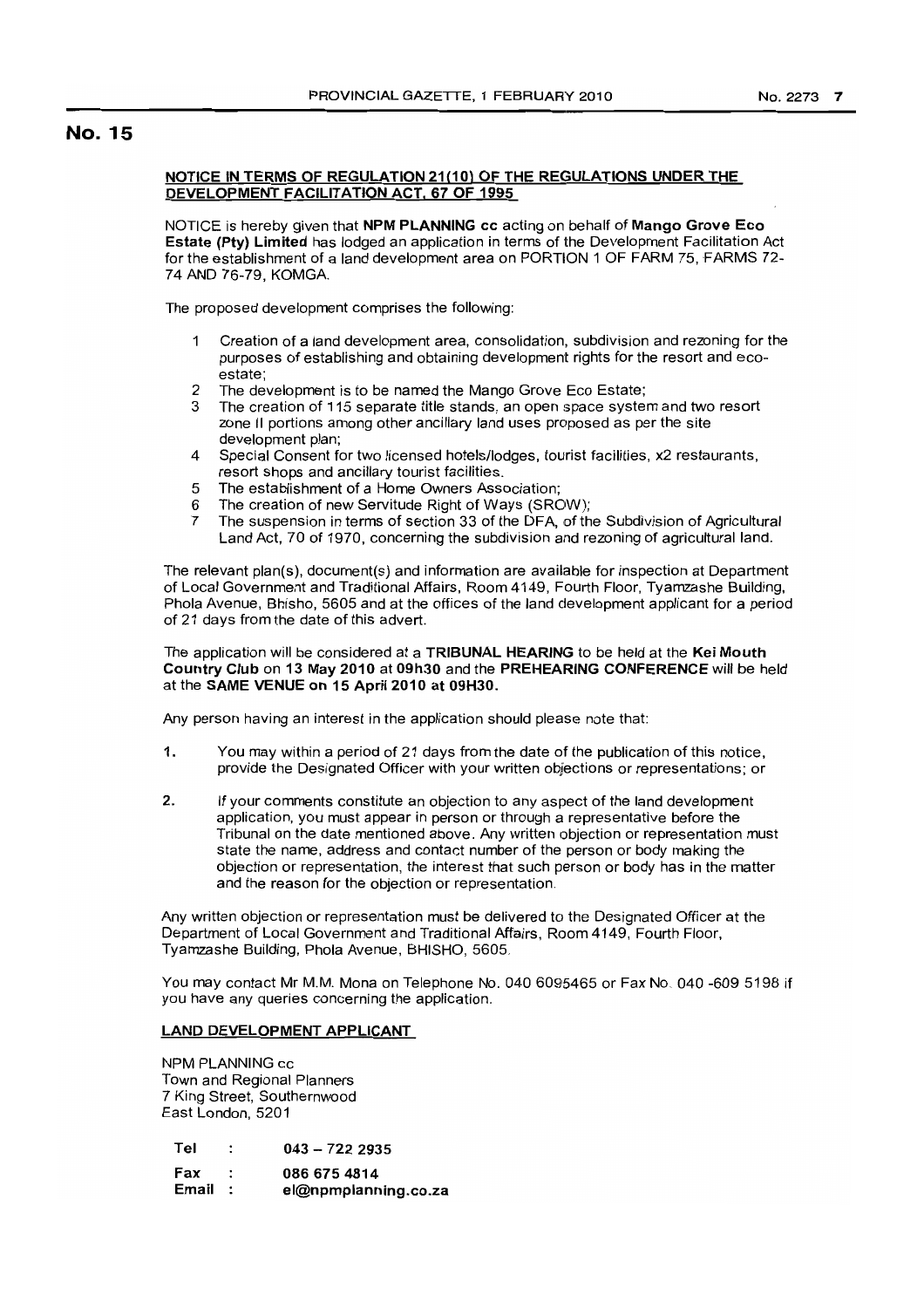## **ISAZISO SESICELO SOPHUHLlSO MHLABA NGOKUBHEKISELELE KUMTHETHO WAMSHUMI AMATHANDATHU (67) KUMTHETHO WONYAKA KA 1995.**

Isaziso siyanikezelwa ukuba inkampani yakwa **NPM PLANNING cc** emele inkampani i **MANGO GROVE ECO ESTATE (PTY) LIMITED** bangenise isicelo sokuphuhlisa umhlaba ngoko Mmiselo wo Mthetho woququzelelo lophuhliso-mhlaba wonyaka ka 1995 **KWISAHLULO SOKUQALA SEFAMA EZINGUNOMBOLO 75, FAMA 72-74 AND 76-79 KOMGA.**

Esi sicelo siqulathe oku kulandelayo:

- Imveliso ye ndawo yophuhliso mhlaba, ulwahlulo kunye notshintsho lomhlaba ukuze kufumaneke imvume yokuphuhliswa kwalo mhlaba ukuze kwenziwe indawo emnandi nendawo yokundwendwela;
- Lendawo icetyelwa ukuphuhliswa iza kubizwa nge Mango Grove Eco Estate;
- Imveliso likhulu Ie shumi elinesihlanu ezine Tayitile ezahlukeneyo, kunye nebala lokwenwaba, nendawo ezimbili ngokomhlaba zokundwela ngokwe plani.
- Isicelo solwaphulo lokuqala se hotele/ ilodge ezimbili, indawo yabavakashe izindawo sokutyela,nevenkile.
- Ukusekwa kwe qumrhu lobambiswano labanini makhaya.
- Imveliso yemvume yerhange yokunquma.
- Uhoxiso ngokomthetho ongu Section 33 we DFA, umthetho we Subdivision of Agricultural Land Act 70/1970, mayelana nophuliso notshintsho lomhlaba;

liPlani ezinxulumene noku, Amaxwebhu kunye neeNkcukacha zikulungele ukuhlolwa kwaye ziyafumaneka kwisebe 10 Rhulumente wezamkhaya nemicimbi yamasiko nezithethe kwigumbi 4149 kumgangatho wesine kwisakhiwo i Tyamzashe, Phola Avenyu, e Bhisho, 5605 kwakunye nasezi ofisini zalowo ufake isicelo sokuphuhlisa umhlaba zingaphelanga iintsuku eziyi 21 ukususela ngomhla we 27 November 2009.

Esi sicelo siya kuqwalaselwa kwi **Tribunal Hearing** eyakube ibanjelwe **e Kei Mouth Country Club** ngomhla weshumi elinesithatho **(13)** kwinyanga ka **May** ku nyaka ka **2010** ngo **09h30** kuze kuthi ngomhla we **15 ku April** kunyaka ka **2010** ngo **09h30** kuphinde kwa kule ndawo inye, kubanjwe inkomfa yamalungiselelo e **Tribunal Hearing.**

Nawuphi umntu onomdla kwesi sicelo makaqwalasele oku:

- 1. Unganikezela ngesichaso esibhaliweyo okanye isihlomelo kwigosa elinyuliweyo zingaphelanga intsuku eziyi 21.
- 2. Ukuba isichaso sakho sithe saveza umba ofuna ukuqwalaselwa malunga nesi sicelo sokuphuhliswa kwalomhlaba, kuzakufunaka uvele wena isiqu okanye i gqwetha lakho phambi kwe gqiza lovavanyo ngalomhla uchaziweyo ngasentla.

Nayiphi inkcaso okanye isihlomelo esibhaliweyo masisiwe kwigosa elinyuliweyo kwisebe 10 Rhulumente wezasekhaya nemicimbi yamasiko nezithethe kwi gumbi 4149, kumgangatho wesine, kwisakhiwo i Tyamzashe, Phola Avenyu, e Bhisho, 5605.

Ungatsalela umnxeba uMnu. M.M. Mona kule nombolo **040-609 5465** okanye umfekisele kule inombolo **040-609 5525** xa unemibuzo okanye ungaqondi malunga nesi sicelo.

### **OFAKE ISICELO SOPHUHLlSO MHLABA**

NPM PLANNING cc Town and Regional Planners 7 King Street, Southernwood East London, 5201

| lfoni   | $: 043 - 7222235$        |
|---------|--------------------------|
| lfekisi | $:086-6754814$           |
| E-mail  | : $el@npmplanning.co.za$ |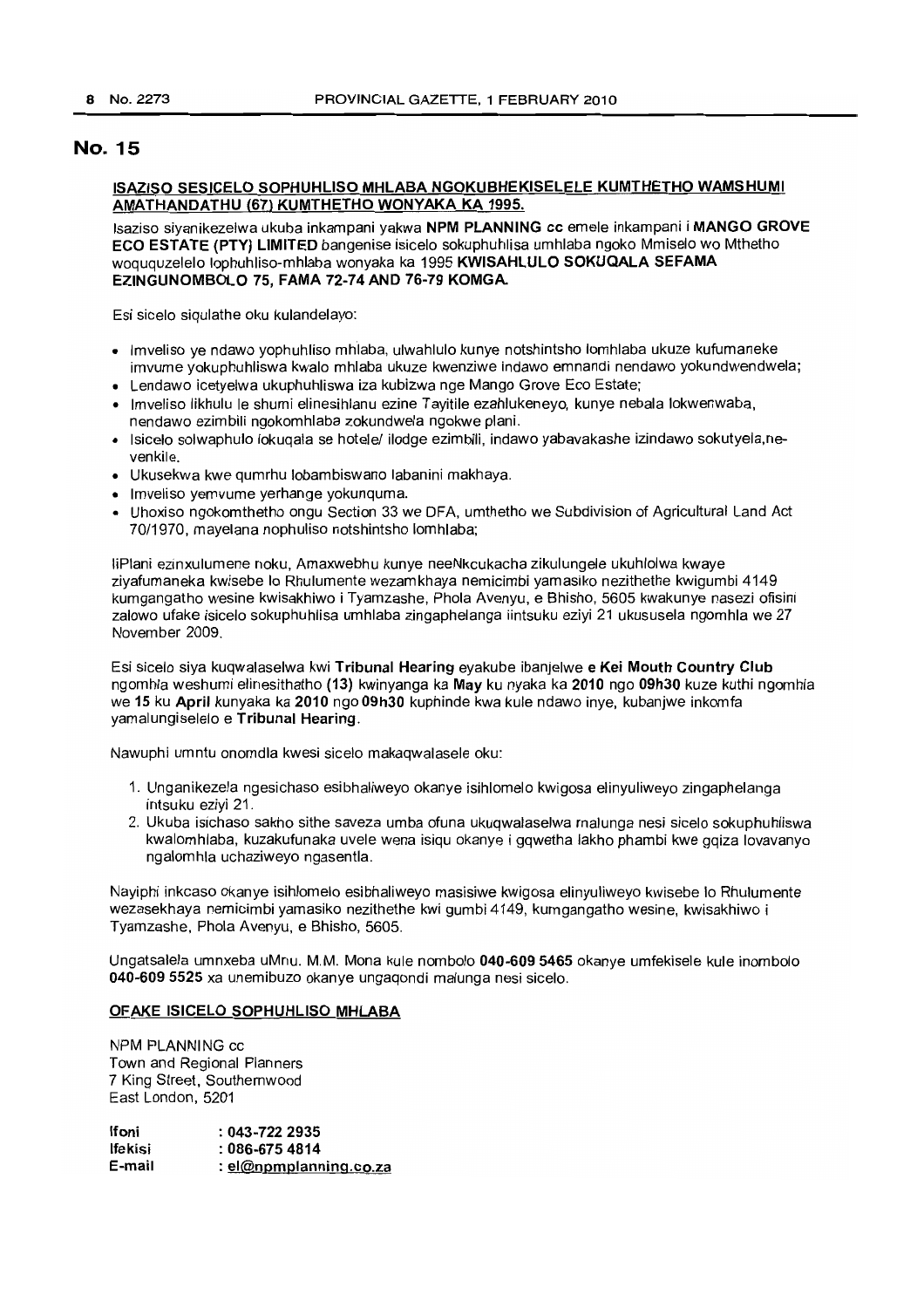## BUFFALO CITY MUNICIPALITY

### LAND USE PLANNING ORDINANCE No. 15 OF 1985, REMOVAL OF RESTRICTIONS ACT, 1967 (ACT 84 OF 1967)

It is hereby notified in terms of the above-mentioned Act/Ordinance, that the undermentioned application(s) has been received and is open to inspection at Room 4145, 4th Floor, Department of Housing and Local Government and Traditional Affairs, Eastern Cape, Regional Office, Tyamzashe Building, Civic Square, Bisho and at the Town-planning Enquiry Counter, First Floor, City Engineering Centre, 26 Oxford Street, East London, on weekdays from 08:00 to 13:00.

Any objections, with full reasons therefor, must be lodged in writing with the Municipal Manager, P.O. Box 134, East London, not later than 22 February 2010, quoting the above Act and the objector's erf number.

Nature of application:

1. Removal of title conditions B (4) (a), B (4) (c) and B (4) (d) applicable to Erf 11098, East London, in order to comply with building lines restrictions.

Applicants: MEH Surveys & Maps.

V.G.M. MAVUSO, Acting Municipal Manager (6070)

### BUFFALOSTAD MUNISIPALITEIT

**\_ .**

GRONDGEBRUIKS ORDONNANSIE No. 15 VAN 1985, WET OP OPHEFFING VAN BEPERKINGS, 1967 (WET 84 VAN 1967)

Kragtens bostaande OrdonnansieslWet word hiermee kennis gegee dat onderstaande aansoek/e ontvang is en ter insae Ie by Kamer 4145, 4de Verdieping, Departement Behuising, Plaaslike Regering en Tradisionele Sake, Oos-Kaap Streekkantoor, Tyamzashegebou, Burgerplein, Bisho en by die navraetoonbank van die Stadsbeplanningstak, Eerste Verdieping, Stadsingenieursentrum, Oxfordstraat 26, Oos-Londen, op weeksdae van 08:00 tot 13:00.

Enige besware, met volledige redes daarvoor, moet voor of op 22 Februarie 2010 skriftelik by die Munisipale Bestuurder, Posbus 134, Oos-Londen, ingedien word met vermelding van bogenoemde Wet en die beswaarmaker se erfnommer.

Aard van aansoek:

1. Opheffing van titelvoorwaardes B (4) (a), B (4) (c) en B (4) (d) van toepassing op Erf 11098, Oos-Londen, om die boulyn beperkings na te kom.

Aansoekers: MEH Surveys & Maps

#### V.G.M. MAVUSO, Waarnemende Munisipale Bestuurder (6070)

## No. 17

#### **BUFFALO CITY MUNICIPALITY**

## LAND USE PLANNING ORDINANCE No. 15 OF 1985, SUBDIVISION IN TERMS OF SECTION 24 (2) (a) 15 REMOVAL OF RESTRICTIONS ACT, 1967 (ACT 84 OF 1967)

It is hereby notified in terms of the above-mentioned Act/Ordinance, that the undermentioned application(s) has been received and is open to inspection at Room 4145, 4th Floor, Department of Housing and Local Government and Traditional Affairs, Eastern Cape, Regional Office, Tyamzashe Building, Civic Square, Bisho and at the Town-planning Enquiry Counter, First Floor, City Engineering Centre, 26 Oxford Street, East London, on weekdays from 08:00 to 13:00.

Any objections, with full reasons therefor, must be lodged in writing with the Municipal Manager, P.O. Box 134, East London, not later than 22 February 2010, quoting the above Act and the objector's erf number.

Nature of application:

- 1. Removal of title conditions C (3) (a), C (3) (b), C (3) (c) and C (3) (d) applicable to Erf 664, Beacon Bay, in order to subdivide.
- 2. Subdivision of the site into Portion A and a Remainder.

Applicants: MEH Surveys & Maps.

### V.G.M. MAVUSO, Acting Municipal Manager (6071)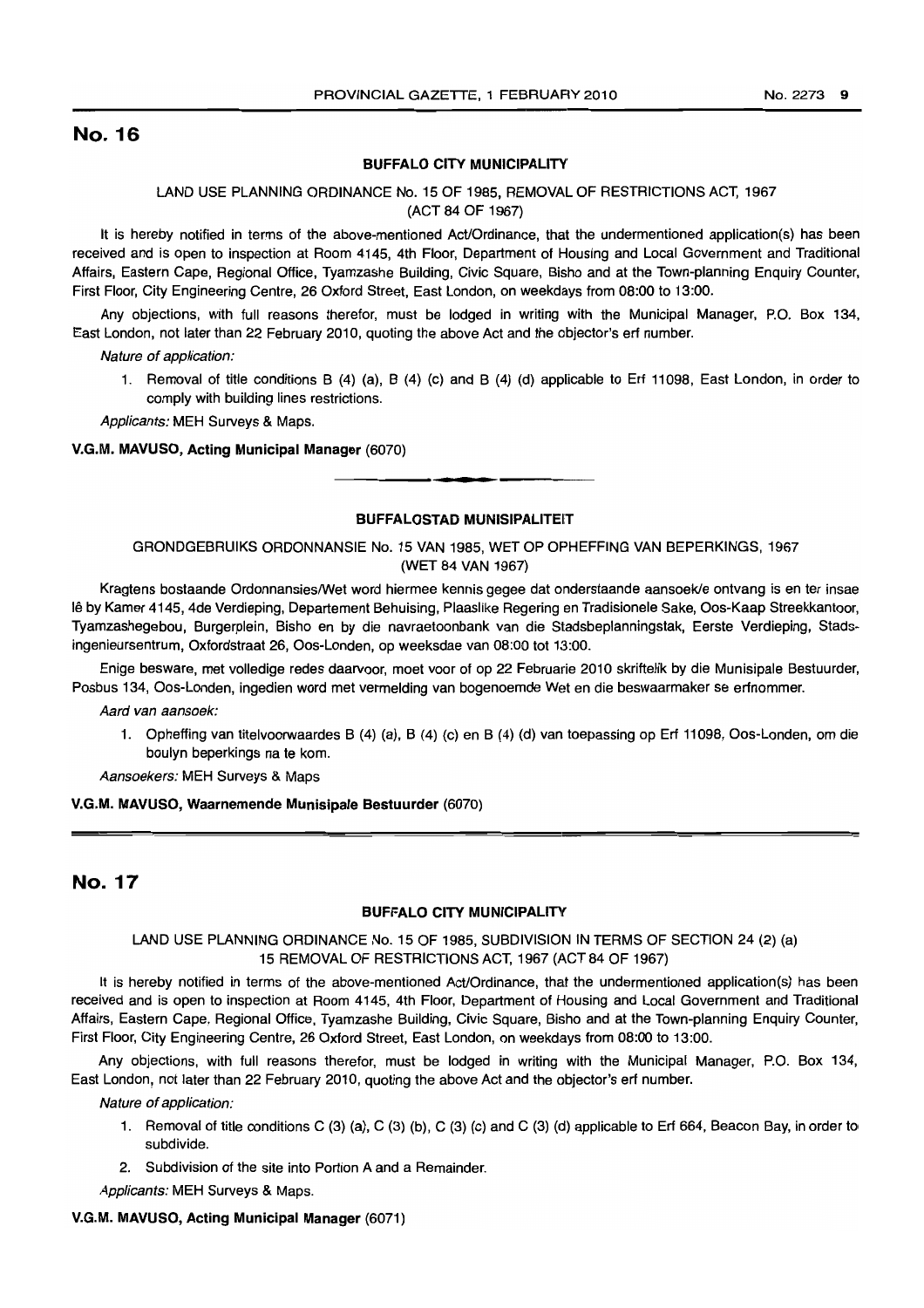#### BUFFALOSTAD MUNISIPALITEIT

GRONDGEBRUIKS ORDONNANSIE No. 15 VAN 1985, ONDERVERDELING KRAGTENS ARTIKEL 24 (2) (a) WET OP OPHEFFING VAN BEPERKINGS, 1967 (WET 84 VAN 1967)

Kragtens bostaande Ordonnansies/Wet word hiermee kennis gegee dat onderstaande aansoek/e ontvang is en ter insae Ie by Kamer 4145, 4de Verdieping, Departement Behuising, Plaaslike Regering en Tradisionele Sake Oos-Kaap Streekkantoor, Tyamzashegebou, Burgerplein, Bisho en by die navraetoonbank van die Stadsbeplanningstak, Eerste Verdieping, Stadsingenieursentrum, Oxfordstraat 26, Oos-Londen, op weeksdae van 08:00 tot 13:00.

Enige besware, met volledige redes daarvoor, moet voor of op 22 Februarie 2010 skriftelik by die Munisipale Bestuurder, Posbus 134, Oos-Londen, ingedien word met vermelding van bogenoemde Wet en die beswaarmaker se erfnommer.

Aard van aansoek:

- 1. Opheffing van titelvoorwaardes C (3) (a), C (3) (b), C (3) (c) en C (3) (d) van toepassing op Ert 664, Beaconbaai, om die ert te onderverdeel.
- 2. Onderverdeling van die ert in Gedeelte A en 'n Restant.

Aansoekers: MEH Surveys & Maps.

#### V.G.M. MAVUSO, Waarnemende Munisipale Bestuurder (6071)

## No. 18

#### BUFFALO CITY MUNICIPALITY

LAND USE PLANNING ORDINANCE No. 15 OF 1985, SUBDIVISION IN TERMS OF SECTION 24 (2) (a) AND DEPARTURE IN TERMS OF SECTION 15, REMOVAL OF RESTRICTIONS ACT, 1967 (ACT 84 OF 1967

It is hereby notified in terms of the above-mentioned Act/Ordinance, that the undermentioned application(s) has been received and is open to inspection at Room 4145, 4th Floor, Department of Housing and Local Government and Traditional Affairs, Eastern Cape, Regional Office, Tyamzashe Building, Civic Square, Bisho and at the Town-planning Enquiry Counter, First Floor, City Engineering Centre, 26 Oxford Street, East London, on weekdays from 08:00 to 13:00.

Any objections, with full reasons therefor, must be lodged in writing with the Municipal Manager, P.O. Box 134, East London, not later than 22 February 2010, quoting the above Act and the objector's ert number.

Nature of application:

- 1. Removal of title conditions B (4) (a), B (4) (b), B (4) (c), B (4) (d), B (4) (e), C (a) (i), C (a) (ii), C (a) (iii), C (b), C (d) and C (e) applicable to Ert 11074, East London, in order to remove restrictive conditioning preventing the subdivision of the property.
- 2. Subdivision of the site into Portion 1 and a Remainder.

Applicants: MEH Surveys & Maps.

V.G.M. MAVUSO, Acting Municipal Manager (6072)

#### BUFFALOSTAD MUNISIPALITEIT

**• I**

GRONGEBRUIKS ORDONNANSIE No. 15 VAN 1985, ONDERVERDELING KRAGTENS ARTIKEL 24 (2) (a) EN AFWYKING KRAGTENS ARTIKEL 15, WET OP OPHEFFING VAN BEPERKINGS, 1967 (WET 84 VAN 1967)

Kragtens bostaande Ordonnansies/Wet word hiermee kennis gegee dat onderstaande aansoek/e ontvang is en ter insae Ie by Kamer 4145, 4de Verdieping, Departement Behuising, Plaaslike Regering en Tradisionele Sake, Oos-Kaap Streekkantoor, Tyamzashegebou, Burgerplein, Bisho en by die navraetoonbank *van* die Stadsbeplanningstak, Eerste Verdieping, Stadsingenieursentrum, Oxfordstraat 26, Oos-Londen, op weeksdae van 08:00 tot 13:00.

Enige besware, met volledige redes daarvoor, moet voor of op 22 Februarie 2010 skriftelik by die Munisipale Bestuurder, Posbus 134, Oos-Londen, ingedien word met vermelding van bogenoemde Wet en die beswaarmaker se erfnommer.

Aard van aansoek:

- 1. Opheffing van titelvoorwaardes B (4) (a), B (4) (b), B (4) (c), B (4) (d), B (4) (e), C (a) (i), C (a) (ii), C (a) (iii), C (b), C (d) en C (e) van toepassing op Erf 11074, Oos-Londen, om beperkende voorwardes wat die onderverdeling van die ert verhoed, te ontslaan.
- 2. Onderverdeling van die ert in Gedeelte 1 en 'n Restant.

Aansoekers: MEH Surveys & Maps.

V.G.M. MAVUSO, Waarnemende Munisipale Bestuurder (6072)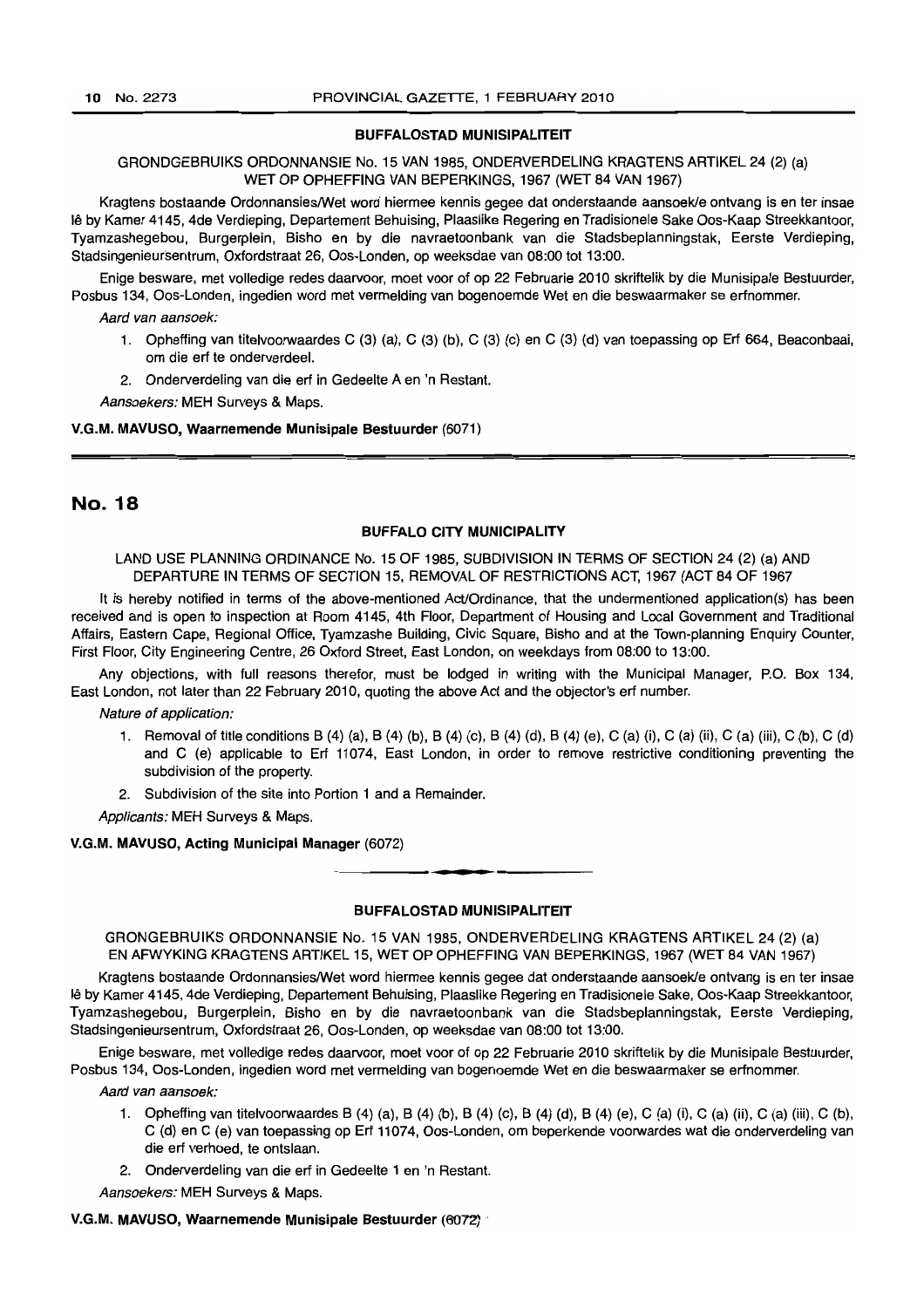#### BUFFALO CITY MUNICIPALITY

LAND USE PLANNING ORDINANCE No. 15 OF 1985, SUBDIVISION IN TERMS OF SECTION 24 (2) (a) REMOVAL OF RESTRICTIONS ACT, 1967 (ACT 84 OF 1967)

It is hereby notified in terms of the above-mentioned Act/Ordinance, that the undermentioned application(s) has been received and is open to inspection at Room 4145, 4th Floor, Department of Housing and Local Government and Traditional Affairs, Eastern Cape, Regional Office, Tyamzashe Building, Civic Square, Bisho and at the Town-planning Enquiry Counter, First Floor, City Engineering Centre, 26 Oxford Street, East London, on weekdays from 08:00 to 13:00.

Any objections, with full reasons therefor, must be lodged in writing with the Municipal Manager, P.O. Box 134, East London, not later than 22 February 2010, quoting the above Act and the objector's ert number.

Nature of application:

- 1. Removal of title conditions C (3) (a) and (b) applicable to Ert 1344, Beacon Bay, in order to subdivide.
- 2. Subdivision of the property into Portion 1 and a Remainder.

Applicants: Tshani Consulting

#### V.G.M. MAVUSO, Acting Municipal Manager (6073)

## BUFFALOSTAD MUNISIPALITEIT

.**-.**

GRONGEBRUIKS ORDONNANSIE No. 15 VAN 1985, ONDERVERDELING KRAGTENS ARTIKEL 24 (2) (a) WET OP OPHEFFING VAN BEPERKINGS, 1967 (WET 84 VAN 1967)

Kragtens bostaande OrdonnansieslWet word hiermee kennis gegee dat onderstaande aansoekle ontvang is en ter insae Ie by Kamer 4145, 4de Verdieping, Departement Behuising, Plaaslike Regering en Tradisionele Sake, Oos-Kaap Streekkantoor, Tyamzashegebou, Burgerplein, Bisho en by die navraetoonbank van die Stadsbeplanningstak, Eerste Verdieping, Stadsingenieursentrum, Oxfordstraat 26, Oos-Londen, op weeksdae van 08:00 tot 13:00.

Enige besware, met volledige redes daarvoor, moet voor of op 22 Februarie 2010 skriftelik by die Munisipale Bestuurder, Posbus 134, Oos-Londen, ingedien word met vermelding van bogenoemde Wet en die beswaarmaker se ertnommer.

Aard van aansoek:

1. Opheffing van titelvoorwaardes C (3) (a) en B van toepassing op Erf 1344, Beaconbaai, om die ert te onderverdeel.

2. Onderverdeling van die eiendom in Gedeelte 1 en 'n Restant.

Aansoekers: Tshani Consultinq,

### V.G.M. MAVUSO, Waarnemende Munisipale Bestuurder (6073)

## No. 20

## NELSON MANDELA BAY MUNICIPALITY

#### REMOVAL OF RESTRICTIONS ACT, 1967 (ACT 84 OF 1967)

#### ERF 48, SUMMERSTRAND (9 BRIGHTON DRIVE) (CF23/00048) (02130135) (LM)

Notice is given in terms of section 3 (6) of the above Act that the undermentioned application has been received and is open to inspection at Room 4178, Fourth Floor, Office for Housing and Local Government: Eastern Cape, Tyamzashe Building, Civic Square, Bisho, and at the office of the Nelson Mandela Bay Municipalilty, Second Floor, Brister House, Govan Mbeki Avenue, Port Elizabeth.

Any objections, with full reasons therefor, should be lodged in writing with the Municipal Manager, PO Box 116, Port Elizabeth, 6000, on or before 22 February 2010, quoting the above Act and the objector's ert number.

Applicant: W du Plessis.

Nature of application: Removal of title conditions applicable to Ert 48, Summerstrand, to permit the property to be used as a guesthouse.

Ref. 18-21 January 2010.

#### E. NTOBA, Acting Municipal Manager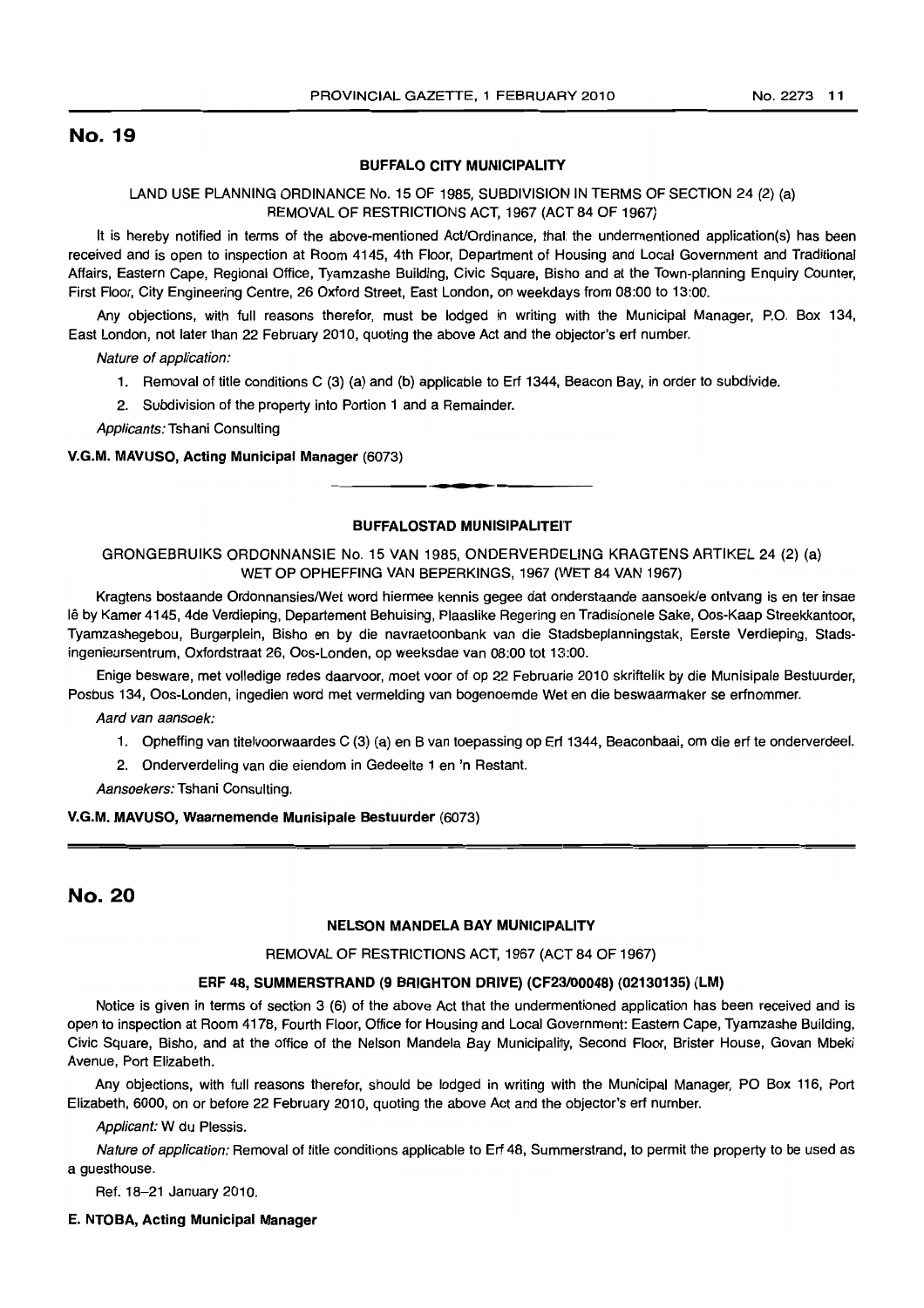#### NELSON MANDELABAAI MUNISIPALITEIT

#### WET OP OPHEFFING VAN BEPERKINGS, 1967 (WET 84 VAN 1967)

#### ERF 48, SOMERSTRAND (BRIGHTONRYLAAN 9) (CF23100048) (02130135) (LM)

Kennis word gegee kragtens artikel 3 (6) van bogemelde Wet dat onderstaande aansoek ontvang is en ter insae lê by Kamer 4178, Vierde Verdieping, Kantoor vir Behuising en Plaaslike Regering: Oos-Kaap, Tyamzashe-gebou, Civic Square, Bisho en in die kantoor van die Nelson Mandelabaai Munisipaliteit, Tweede Verdieping, Brister House, Govan Mbekilaan, Port Elizabeth.

Enige besware, volledig gemotiveer, moet nie later nie as 22 Februarie 2010 skriftelik by die Munisipale Bestuurder, Posbus 116, Port Elizabeth, 6000, ingedien word, met vermelding van bogenoemde Wet en die beswaarmaker se erfnommer.

Aansoeker: W du Plessis.

Aard van aansoek: Die opheffing van die titelvoorwaardes van toepassing op Erf 48, Somerstrand ten einde die eiendom as 'n gastehuis te gebruik.

Verw. 18-21 Januarie 2010.

#### E. NTOBA, Waarnemende Munisipale Bestuurder

## No. 21

## MAKANA MUNICIPALITY

REMOVAL OF RESTRICTIONS ACT, 1967 (ACT 84 OF 1967)

#### ERF 2909, 11 WILLSHIRE CRESCENT, GRAHAMSTOWN

It is hereby notified in terms of section 3 (6) of the above Act that the undermentioned application has been received and is open for inspection at Room 229, Department of Housing and Local Government: Eastern Cape, 55 Albany Road, Central, Port Elizabeth, and at the Municipal Office, Church Square, Grahamstown.

Any objections, with full reasons therefore, should be lodged in writing to the Municipal Manager, PO Box 176, Grahamstown, 6140, on or before Monday, 2 March 2010, quoting the above Act and the objector's erf number.

Applicant: Freelance Drafting Consultancy.

Nature of application: Removal of title conditions applicable to Erf 2909, Grahamstown, in order to subdivide.

#### NTOMBI BAART, Municipal Manager

[Ref: R/R (2909).]

#### MAKANA MUNISIPALITEIT

**-**

WET OP OPHEFFING VAN BEPERKINGS, 1967 (WET 84 VAN 1967)

#### ERF 2909, 11 WILLSHIRE CRESCENT, GRAHAMSTOWN

Kragtens artikel 3 (6) van bostaande Wet word hiermee kennis gegee dat onderstaande aansoek ontvang is en ter insae Ie by Kamer 229, Departement Behuising en Plaaslike Regering Oos-Kaap, Albanyweg 55, Sentraal, Port Elizabeth, en in die Munisipale Kantoor, Kerkplein, Grahamstad.

Enige besware, met die volledige redes daarvoor, moet skriftelik by die Munisipale Bestuurder, Posbus 176, Grahamstad, 6140, ingedien word op of voor Dinsdag, 2 Maart 2005, met vermelding van bogenoemde Wet en die beswaarmaker sa erfnommer.

Aansoeker: Freelance Drafting Consultancy.

Aard van aansoek: Opheffing van titelvoorwaardes van toepassing op Erf 2909, Grahamstad, ten einde die bestaande perseel te herverdeel.

## PRAVINE NAIDOO, Munisipale Bestuurder

[Verw: R/R (2909).]